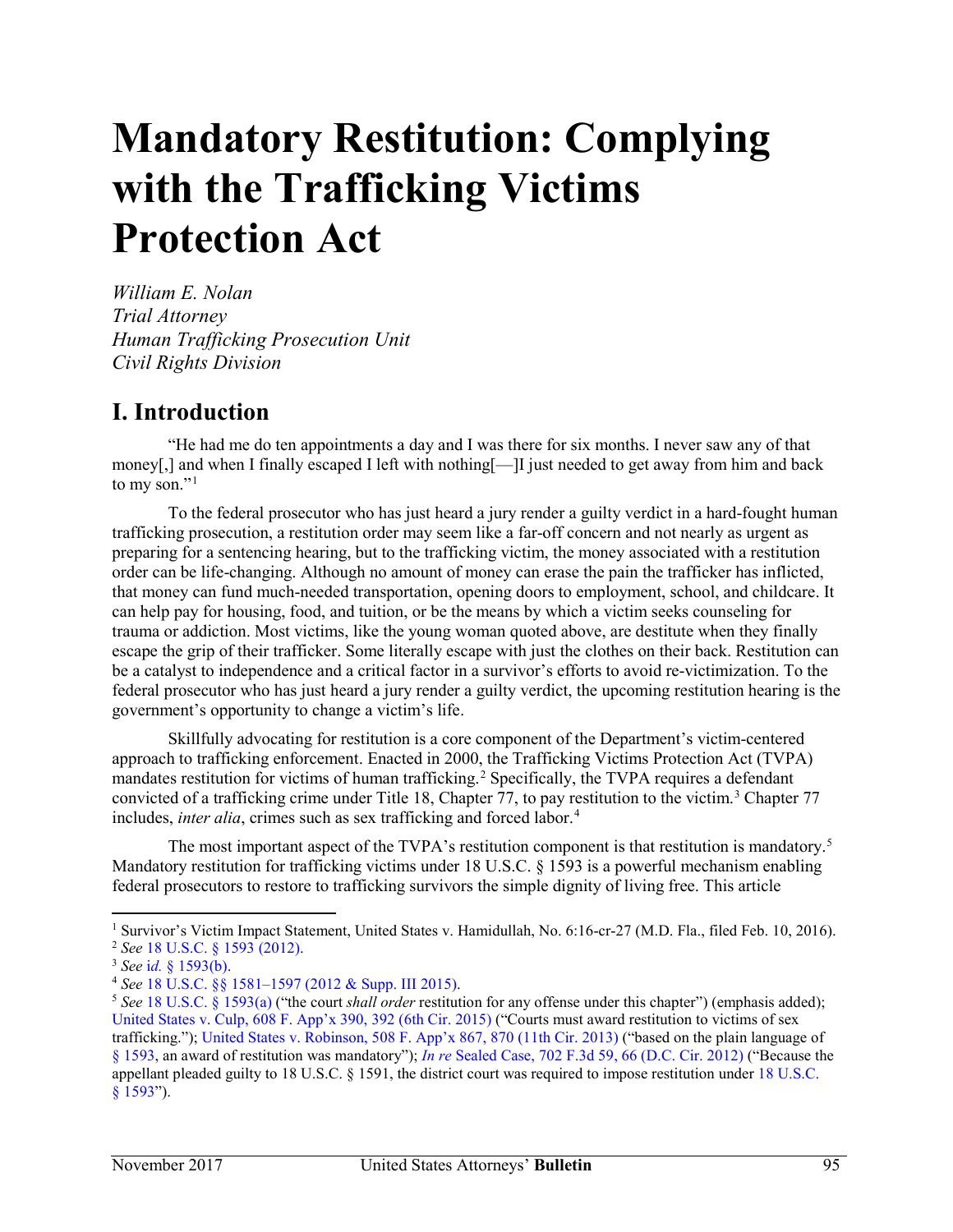discusses challenges that arise in interpreting and applying § 1593 and provides strategies for effectively enforcing the TVPA's mandatory restitution statute as an essential means of pursuing justice on behalf of victims of human trafficking.

#### **II. Calculating Restitution Under § 1593: Defining a Victim's Losses**

Section 1593(b) provides that "[t]he order of restitution . . . shall direct the defendant to pay the victim . . . the full amount of the victim's losses" and defines those losses in § 1593(b)(3) as the sum of two distinct types of compensation—personal losses and the economic value of the victim's services.<sup>[6](#page-2-0)</sup>

The first part of the definition, which calculates the victim's personal losses, is given the same meaning as the phrase "the full amount of the victim's losses" as defined in 18 U.S.C. § 2259(b)(3).<sup>[7](#page-2-1)</sup> Section 2259(b)(3), which is the restitution statute applicable to victims of child sexual exploitation, defines "the full amount of the victim's losses," including "any costs incurred by the victim for [the following]":

(A) medical services relating to physical, psychiatric, or psychological care;

- (B) physical and occupational therapy or rehabilitation;
- (C) necessary transportation, temporary housing, and child care expenses;
- (D) lost income;
- (E) attorneys' fees, as well as other costs incurred; and
- $(F)$  any other losses suffered by the victim as a proximate result of the offense.<sup>[8](#page-2-2)</sup>

In 1999, the Ninth Circuit Court of Appeals stated that  $\S 2259(b)(3)$  is "phrased in generous terms, in order to compensate the victims of sexual abuse for the care required to address the long term effects of their abuse.<sup>"[9](#page-2-3)</sup> Because victims of human trafficking similarly suffer long-term effects associated with the abuse inflicted by their traffickers, Congress required the same restitution calculations mandated in cases involving the sexual exploitation of children to apply to victims of human trafficking.

As noted in subsection (F), the costs incurred by the victim must be proximately caused by the defendant's conduct in committing the trafficking offense.<sup>10</sup> "In other words, the defendant should not be required to pay restitution for harm he did not cause. This does not mean, however, that the defendant must be the sole cause of the harm."[11](#page-2-5) 

Notably, "costs incurred by the victim" are not limited to losses incurred during the offense conduct. That is, restitution also includes compensation for estimated costs of future medical and mental health needs as well. $12$ 

For example, in *In re Sealed Case*, the court awarded restitution based on calculations of the cost of future mental health services, which were presented in mental health assessment reports that a

<span id="page-1-0"></span><sup>6</sup> *See* [18 U.S.C. § 1593\(b\);](https://1.next.westlaw.com/Document/N6D315CE0D8FD11DDA247B92C2AF16D0F/View/FullText.html?transitionType=UniqueDocItem&contextData=(sc.Default)&userEnteredCitation=18+usc+1593) *see also* [United States v. Cortes-Castro, 511 F. App'x 942, 947 \(11th Cir. 2013\);](https://1.next.westlaw.com/Document/Ic5d44c15873411e28a21ccb9036b2470/View/FullText.html?transitionType=UniqueDocItem&contextData=(sc.UserEnteredCitation)&userEnteredCitation=511+Fed+appx+942) *[In re](https://1.next.westlaw.com/Document/I7c391c2d4b8411e2a531ef6793d44951/View/FullText.html?navigationPath=Search%2Fv3%2Fsearch%2Fresults%2Fnavigation%2Fi0ad740360000015ea61cc122643c6a1b%3FNav%3DCASE%26fragmentIdentifier%3DI7c391c2d4b8411e2a531ef6793d44951%26contextData%3D%2528sc.Search%2529%26transitionType%3DSearchItem&listSource=Search&listPageSource=aab32655cd2ebad5fcf108a3a92ea82a&list=CASE&rank=0&sessionScopeId=f8758858c3e47ed59d0c3d618a018d6e3bba0078de43ded32f179505964ef688&originationContext=Smart%20Answer&transitionType=SearchItem&contextData=%28sc.Search%29)*  Sealed Case, 702 F.3d at 66.<br>
<sup>7</sup> See [18 U.S.C. § 1593\(b\)\(3\).](https://1.next.westlaw.com/Document/N6D315CE0D8FD11DDA247B92C2AF16D0F/View/FullText.html?transitionType=UniqueDocItem&contextData=(sc.UserEnteredCitation)&userEnteredCitation=18+usc+1593)<br>
<sup>8</sup> [18 U.S.C. § 2259\(b\)\(3\)\(A\)–\(F\) \(2012\).](https://1.next.westlaw.com/Document/NFB68F1D0B36411D8983DF34406B5929B/View/FullText.html?transitionType=UniqueDocItem&contextData=(sc.UserEnteredCitation)&userEnteredCitation=18+usc+2259)<br>
<sup>9</sup> [United States v. Laney, 189 F.3d 954, 966 \(9th Cir. 1999\).](https://1.next.westlaw.com/Document/I4c4c809494af11d9a707f4371c9c34f0/View/FullText.html?transitionType=UniqueDocItem&contextData=(sc.Default)&userEnteredCitation=189+f.3d+954)<br>
<sup>10</sup> See 18 U.S.C. § 2259(b)(3)(F).<br>
<sup>11</sup> In re Seal

<span id="page-1-1"></span>

<span id="page-1-2"></span>

<span id="page-1-3"></span>

<span id="page-1-4"></span>

<sup>12</sup> [United States v. Pearson, 570 F.3d 480, 486 \(2d Cir. 2009\)](https://1.next.westlaw.com/Document/Ia4de06e6671211de8bf6cd8525c41437/View/FullText.html?transitionType=UniqueDocItem&contextData=(sc.UserEnteredCitation)&userEnteredCitation=570+f.3d+480) (citing [United States v. Doe, 488 F.3d 1154, 1159–60](https://1.next.westlaw.com/Document/I98e8911d0df111dcb92c924f6a2d2928/View/FullText.html?transitionType=UniqueDocItem&contextData=(sc.UserEnteredCitation)&userEnteredCitation=488+f.3d+1154)  [\(9th Cir. 2007\);](https://1.next.westlaw.com/Document/I98e8911d0df111dcb92c924f6a2d2928/View/FullText.html?transitionType=UniqueDocItem&contextData=(sc.UserEnteredCitation)&userEnteredCitation=488+f.3d+1154) [United States v. Danser, 270 F.3d 451, 455 \(7th Cir. 2001\);](https://1.next.westlaw.com/Document/Ia9529c0979c211d98c82a53fc8ac8757/View/FullText.html?transitionType=UniqueDocItem&contextData=(sc.UserEnteredCitation)&userEnteredCitation=270+F.3d+451) [United States v. Julian, 242 F.2d 1245,](https://1.next.westlaw.com/Document/Ie8298ef879a611d99c4dbb2f0352441d/View/FullText.html?navigationPath=Search%2Fv3%2Fsearch%2Fresults%2Fnavigation%2Fi0ad740140000015f917d7d4b4b6d5df0%3FNav%3DCASE%26fragmentIdentifier%3DIe8298ef879a611d99c4dbb2f0352441d%26startIndex%3D1%26contextData%3D%2528sc.Search%2529%26transitionType%3DSearchItem&listSource=Search&listPageSource=9230c468c238d8d8cec153aa1d40eb60&list=ALL&rank=1&sessionScopeId=914943585077d92caf93d7b40b69afc3d31ab305e51d59263712854da93f5f63&originationContext=Search%20Result&transitionType=SearchItem&contextData=%28sc.Search%29)  [1247 \(10th Cir. 2001\)\)](https://1.next.westlaw.com/Document/Ie8298ef879a611d99c4dbb2f0352441d/View/FullText.html?navigationPath=Search%2Fv3%2Fsearch%2Fresults%2Fnavigation%2Fi0ad740140000015f917d7d4b4b6d5df0%3FNav%3DCASE%26fragmentIdentifier%3DIe8298ef879a611d99c4dbb2f0352441d%26startIndex%3D1%26contextData%3D%2528sc.Search%2529%26transitionType%3DSearchItem&listSource=Search&listPageSource=9230c468c238d8d8cec153aa1d40eb60&list=ALL&rank=1&sessionScopeId=914943585077d92caf93d7b40b69afc3d31ab305e51d59263712854da93f5f63&originationContext=Search%20Result&transitionType=SearchItem&contextData=%28sc.Search%29) ("Three of our sister circuits have considered this language and concluded tha[t § 2259](https://1.next.westlaw.com/Document/NFB68F1D0B36411D8983DF34406B5929B/View/FullText.html?transitionType=UniqueDocItem&contextData=(sc.UserEnteredCitation)&userEnteredCitation=18+usc+2259) authorizes compensation for future counseling expenses.").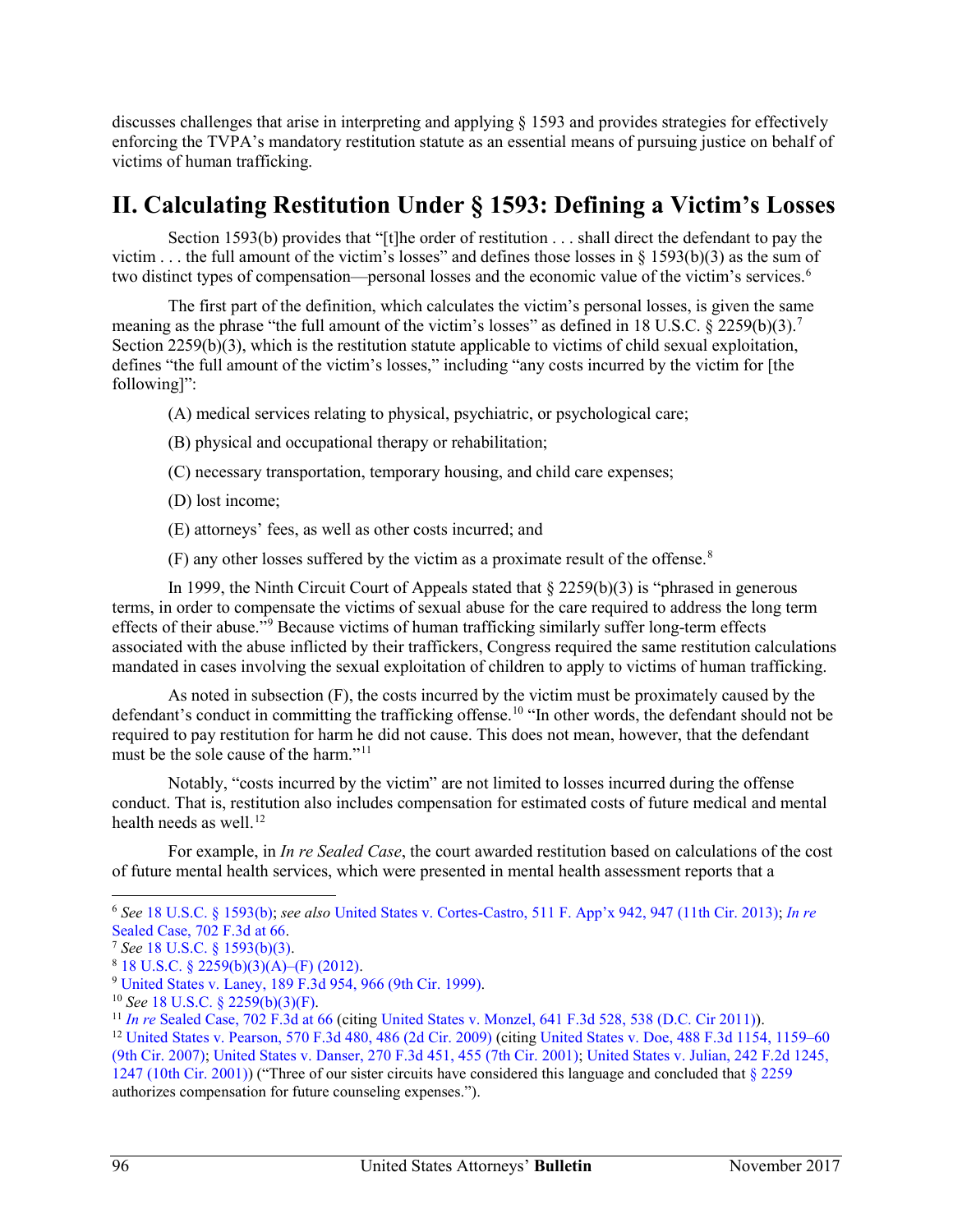psychologist prepared for each of the victims in preparation for the restitution hearing. The psychologist interviewed the victims, reviewed their prior mental health history, and diagnosed each victim's mental health and substance abuse problems, including Post-Traumatic Stress Disorder. While some of the victims had pre-existing mental health and substance abuse problems, the psychologist "concluded there was 'little doubt' that the . . . [defendant] 'exacerbated' any preexisting mental health problems" and that each of the victims would require "significant mental health services, in different stages and to differing degrees, for the rest of her life."[13](#page-3-0) The psychologist calculated estimated lifetime costs of those mental services for each of the four victims, and the court cited these reports in awarding restitution for each victim in amounts ranging from \$570,000 to \$850,000[.14](#page-3-1)

The second part of the "the full amount of the victim's losses" definition seeks to compensate the victim for the value of the services the defendant caused the victim to perform.[15](#page-3-2) Said another way, § 1593 seeks to restore to the trafficking survivor the stolen wages and profits realized by the trafficker during the commission of the trafficking offense. In this regard, the statute defines such losses to include, "the greater of the gross income or value to the defendant of the victim's services or labor or the value of the victim's labor as guaranteed under the minimum wage and overtime guarantees of the Fair Labor Standards Act (29 U.S.C. § 201 et seq.)."<sup>[16](#page-3-3)</sup>

In calculating "the gross income or value to the defendant of the victim's services or labor," courts have used various methods to estimate the value of the victim's work, including relying upon victims' accounts of the work they performed and prices charged for such work, as well as evidence gathered during the government's investigation regarding the work performed. In a sex trafficking case, the value of a victim's services to a defendant is calculated based upon a defendant's gross income from the commercial sex acts performed by the victim. This is sometimes referred to as the "unjust enrichment" calculation. For example, in *United States v. Lewis*, the court's restitution figures were based on the length of time the victims were engaged in commercial sex at the direction of the defendant, the average number of clients the defendant compelled the victims to service per night, and the average price charged per client.<sup>[17](#page-3-4)</sup>

Courts do not require exacting precision to establish the amount of the losses but, rather, require only that the restitution calculation be based on some reasonable certainty. For example, the restitution figures in *Lewis* were not exact accountings of the work performed and the prices charged, but they were the court's best estimation based upon the evidence.[18](#page-3-5) One of the victims in *Lewis*, "S.H.," testified before the grand jury that prostitution clients paid her between \$300 and \$500 per day, which she turned over to the defendant. As part of his plea agreement, the defendant admitted that he prostituted S.H. for 914 days. In calculating the unjust enrichment of the defendant for purposes of restitution, the court multiplied \$400 (an average of the daily proceeds from the prostitution) by 914 to arrive at a total of \$365,000.<sup>[19](#page-3-6)</sup> For another victim, "T.S.," the court multiplied the number of days the defendant trafficked T.S. by the daily quota of \$500 that the defendant required T.S. to earn, as established by T.S.'s testimony.<sup>20</sup>

Similarly, in *United States v. Webster*, the Ninth Circuit affirmed a restitution order that the trial court calculated by multiplying the number of weeks the victim was trafficked by the average number of

<span id="page-2-0"></span><sup>13</sup> *In re* [Sealed Case, 702 F.3d at 62.](https://1.next.westlaw.com/Document/I7c391c2d4b8411e2a531ef6793d44951/View/FullText.html?listSource=Foldering&originationContext=MyResearchHistoryRecents&transitionType=MyResearchHistoryItem&contextData=%28oc.Search%29&VR=3.0&RS=cblt1.0) 14 *See [id.](https://1.next.westlaw.com/Document/I7c391c2d4b8411e2a531ef6793d44951/View/FullText.html?transitionType=UniqueDocItem&contextData=(sc.History*oc.Search)&userEnteredCitation=702+f.3d+59)*

<span id="page-2-1"></span>

<span id="page-2-3"></span><span id="page-2-2"></span><sup>15</sup> [18 U.S.C. § 1593\(b\)\(3\) \(2012\).](https://1.next.westlaw.com/Document/N6D315CE0D8FD11DDA247B92C2AF16D0F/View/FullText.html?transitionType=UniqueDocItem&contextData=(sc.UserEnteredCitation)&userEnteredCitation=18+usc+1593)<br><sup>16</sup> *[Id.](https://1.next.westlaw.com/Document/N6D315CE0D8FD11DDA247B92C2AF16D0F/View/FullText.html?transitionType=UniqueDocItem&contextData=(sc.UserEnteredCitation)&userEnteredCitation=18+usc+1593)*<br><sup>17</sup> United States v. Lewis, 791 F. Supp. 2d 81, 92–94 (D.C. Cir. 2011).

<span id="page-2-6"></span><span id="page-2-5"></span><span id="page-2-4"></span><sup>&</sup>lt;sup>18</sup> See [id.](https://1.next.westlaw.com/Document/I73aa9fa198b111e0a8a2938374af9660/View/FullText.html?transitionType=UniqueDocItem&contextData=(sc.UserEnteredCitation)&userEnteredCitation=791+f.+supp.+2d+81); see also [United States v. Nash, 558 F. App'x 741, 742 \(9th Cir. 2014\)](https://1.next.westlaw.com/Document/I2256715fa03811e381b8b0e9e015e69e/View/FullText.html?transitionType=UniqueDocItem&contextData=(sc.UserEnteredCitation)&userEnteredCitation=558+f.+app%27x+741) ("The district court appropriately 'estimate[d], based upon facts in the record,' the victims' losses 'with some reasonable certainty.'") (quotin[g United](https://1.next.westlaw.com/Document/I98e8911d0df111dcb92c924f6a2d2928/View/FullText.html?transitionType=UniqueDocItem&contextData=(sc.UserEnteredCitation)&userEnteredCitation=488+F.+3d+1154)  [States v. Doe, 488 F.3d 1154, 1160 \(9th Cir. 2007\)\)](https://1.next.westlaw.com/Document/I98e8911d0df111dcb92c924f6a2d2928/View/FullText.html?transitionType=UniqueDocItem&contextData=(sc.UserEnteredCitation)&userEnteredCitation=488+F.+3d+1154).

<sup>19</sup> *Lewis*[, 791 F. Supp. 2d at 92, 95 n.12.](https://1.next.westlaw.com/Document/I73aa9fa198b111e0a8a2938374af9660/View/FullText.html?transitionType=UniqueDocItem&contextData=(sc.History*oc.UserEnteredCitation)&userEnteredCitation=791+f.+supp.2d+92#co_pp_sp_4637_92)

<sup>20</sup> *Id.* [at 92, 95 n.15.](https://1.next.westlaw.com/Document/I73aa9fa198b111e0a8a2938374af9660/View/FullText.html?transitionType=UniqueDocItem&contextData=(sc.History*oc.UserEnteredCitation)&userEnteredCitation=791+f.+supp.2d+92#co_pp_sp_4637_92)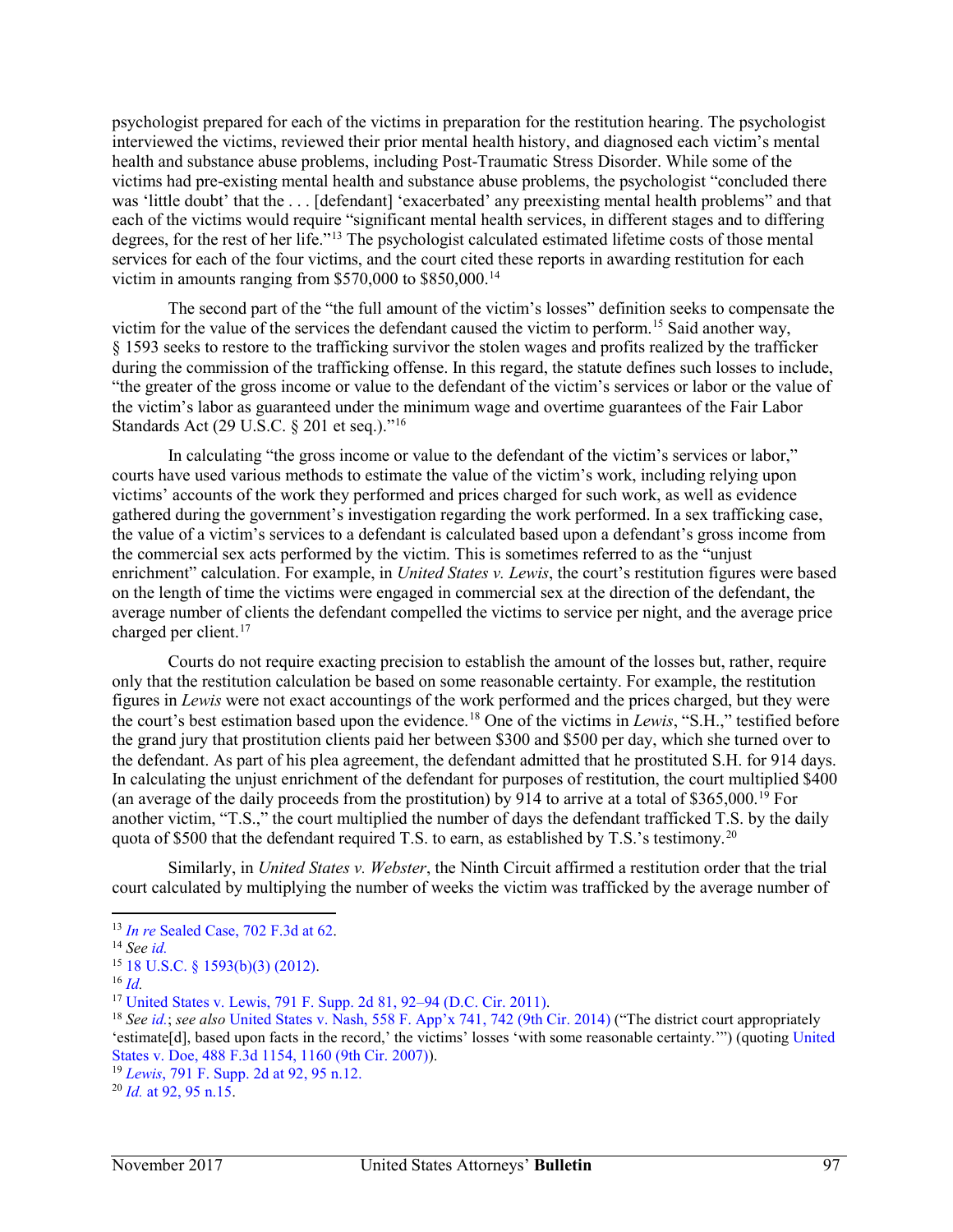clients per week and multiplying that product by the minimum amount charged per client.<sup>21</sup> The court noted:

Any error in the district court's figure is more than offset by the conservative estimate of the fee per date used to determine restitution. The court used \$150 per date in determining restitution, while most of the girls testified that they regularly made substantially more per date. Three of the women testified that they regularly made between \$400 and \$700 per date and sometimes thousands.<sup>[22](#page-4-1)</sup>

Notably, because the statute defines losses by the "gross income or value to the defendant," the amount of proceeds generated should not be offset by expenses incurred by the defendant or proceeds shared with the victim.[23](#page-4-2) Often in sex trafficking cases, the trafficker pays for the hotel rooms where the victims slept and showered, as well as for food, clothing, hair styling, manicures, and even "gifts" for the victims, all with the proceeds of the prostitution. None of those expenses, however, are deducted from the "unjust enrichment" restitution calculation because the statute is clear that this calculation calls for the "gross" income or value generated. In effect, the statute views the trafficker's outlays for such expenses—including any "allowance" the victim is permitted to keep—as costs of maintaining the ongoing sex trafficking operation, reducing only the net profits and not the gross income or value.

As an alternative to the "unjust enrichment" method discussed above, the value of the victim's losses may be calculated according to the minimum wage and overtime guarantees of the Fair Labor Standards Act (FLSA), effectively compensating the victim at minimum rates for the services the victim performed for the defendant's gain.[24](#page-4-3) In cases where the services are illegal—most commonly prostitution in sex trafficking cases—it is important to emphasize that this formula does not treat an illegal service as minimum wage employment, but it instead seeks to compensate the victim for the lost opportunity to pursue legitimate employment on the victim's behalf. For this reason, the calculation under the FLSA guarantees is sometimes referred to as the "opportunity loss" calculation. In many sex trafficking cases, this amount is lower than the "unjust enrichment" calculation described above. Nevertheless, it can provide an important alternative means of proving the victim's losses in cases where there is insufficient evidence to estimate, with reasonable certainty, the number of clients served or the price per client. This calculation is also useful in cases involving forced labor, where "opportunity loss" is often the most appropriate measure of the victim's losses for restitution purposes. The U.S. Department of Labor's Wage and Hour Division often plays an invaluable role in performing this calculation by reviewing the evidence, interviewing the victim, and computing lost wages in accordance with the FLSA.

The FLSA calculation is derived by multiplying the number of hours worked by the applicable minimum or prevailing wage rate in effect at the relevant time and place; one can then add overtime pay, if applicable, and subtract any money actually paid to the victim. The FLSA also provides for liquidated damages in an amount equal to double the amount of back wages owed, and the courts have upheld the application of this liquidated damages provision in labor trafficking cases.<sup>[25](#page-4-4)</sup>

For example, in *United States v. Sabhnani*, the defendants trafficked two victims in their home as domestic servants.<sup>26</sup> A jury convicted the defendants of peonage, forced labor, document servitude, and alien harboring. Among the many facts demonstrating the defendants' crimes, the evidence at trial

<span id="page-3-3"></span><span id="page-3-2"></span><span id="page-3-1"></span><span id="page-3-0"></span><sup>&</sup>lt;sup>21</sup> [United States v. Webster, Nos. 08–30311 & 09–30182, 2011 WL 8478276, at \\*3 \(9th Cir. Nov. 28, 2011\).](https://1.next.westlaw.com/Document/I57fef408dca011e1b343c837631e1747/View/FullText.html?navigationPath=Search%2Fv3%2Fsearch%2Fresults%2Fnavigation%2Fi0ad740370000015eaa8466a174b430bc%3FNav%3DCASE%26fragmentIdentifier%3DI57fef408dca011e1b343c837631e1747%26startIndex%3D1%26contextData%3D%2528sc.Search%2529%26transitionType%3DSearchItem&listSource=Search&listPageSource=91742b8846efc76ee6c3d1abf17a65fa&list=ALL&rank=1&sessionScopeId=662e68c485a862e0334a0e51917381a1ec1a97a7fa7f745227ca0d0c6a1bcfee&originationContext=Search%20Result&transitionType=SearchItem&contextData=%28sc.Search%29)<br><sup>22</sup>*Id.* 23 [18 U.S.C. § 1593\(b\)\(3\) \(2012\);](https://1.next.westlaw.com/Document/N6D315CE0D8FD11DDA247B92C2AF16D0F/View/FullText.html?transitionType=UniqueDocItem&contextData=(sc.Search)&userEnteredCitation=18+usc+1593) *see also Lewis*[, 791 F. Supp. 2d at 93 n.14](https://1.next.westlaw.com/Document/I73aa9fa198b111e0a8a2938374af9660/View/FullText.html?transitionType=UniqueDocItem&contextData=(sc.History*oc.UserEnteredCitation)&userEnteredCitation=791+f.+supp.+2d+93#co_pp_sp_4637_93) (acknowledging testimony

<span id="page-3-5"></span><span id="page-3-4"></span>victim kept some money she earned but declining to subtract it from restitution amount because "restitution must be awarded in the amount of the defendant's gross, rather than net, proceeds").<br><sup>24</sup> See generally 29 U.S.C. §§ 206-207 (2012 & Supp. III 2015).

<span id="page-3-7"></span><span id="page-3-6"></span><sup>&</sup>lt;sup>25</sup> *See* [29 U.S.C. § 216 \(2012\).](https://1.next.westlaw.com/Document/NA7B34500290211DDB90ED5FF89347555/View/FullText.html?transitionType=UniqueDocItem&contextData=(sc.Document)&userEnteredCitation=29+usc+216)<br><sup>26</sup> [United States v. Sabhnani, 599 F.3d 215, 215 \(2d Cir. 2010\).](https://1.next.westlaw.com/Document/I1c48503038c811dfa7ada84b8dc24cbf/View/FullText.html?transitionType=UniqueDocItem&contextData=(sc.UserEnteredCitation)&userEnteredCitation=599+f.3d+215)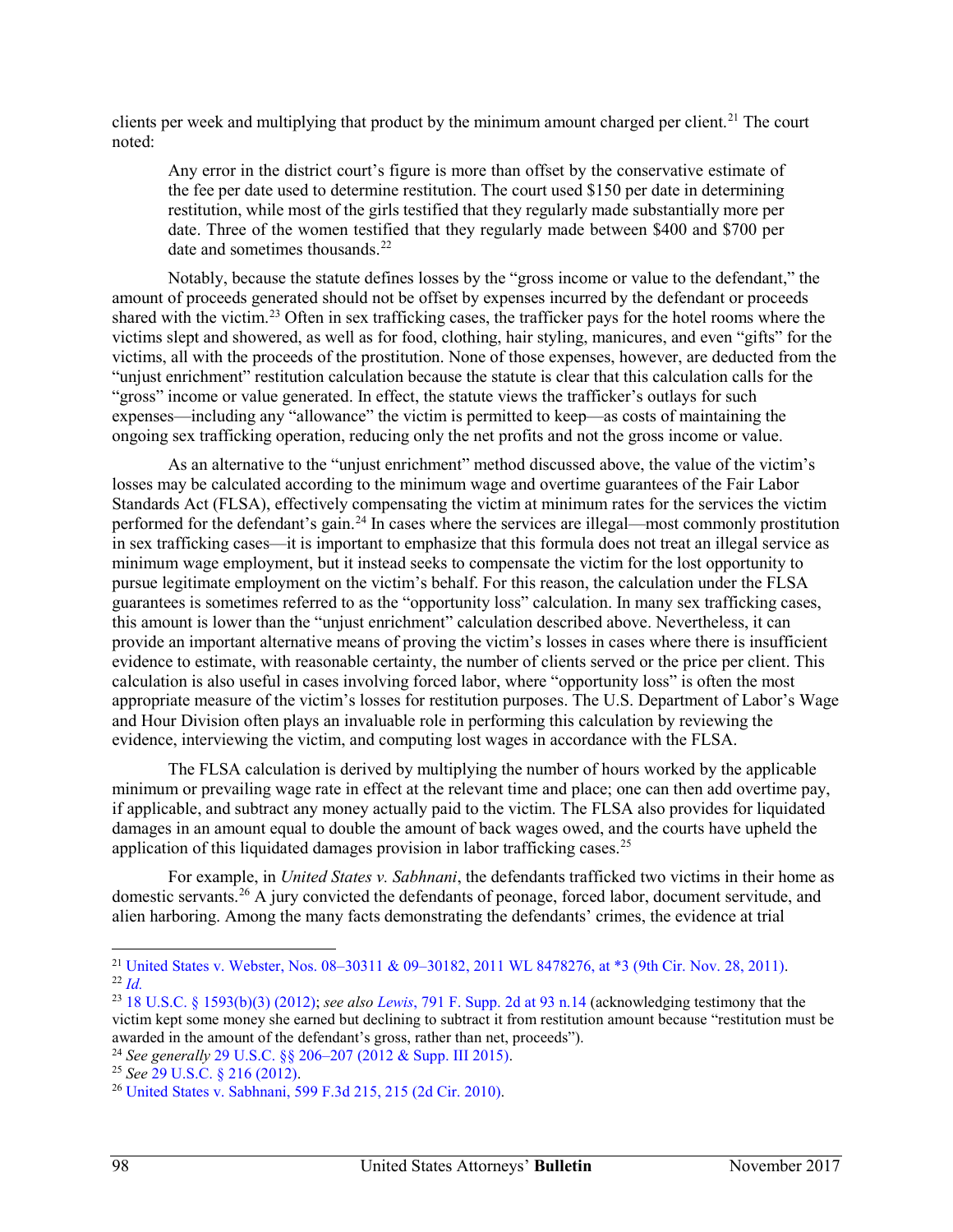showed that the victims "performed household work between 4:00 AM and late at night seven days a week."<sup>[27](#page-5-0)</sup> The victims testified that they were sleep deprived and sometimes worked between twenty-two and twenty-four hours a day.<sup>[28](#page-5-1)</sup> The victims testified that they "didn't dare" leave their employ due to the threats of serious harm made by the defendants.[29](#page-5-2) In awarding restitution, the district court first calculated the "net back pay" pursuant to FLSA, specifically 29 U.S.C. § 216(b), and then doubled that figure as liquidated damages to arrive at a restitution award nearing \$1 million.<sup>[30](#page-5-3)</sup> The defendants argued that the liquidated damages provision of the FLSA did not apply to restitution awards under 18 U.S.C. § 1593.<sup>[31](#page-5-4)</sup> The court, however, disagreed, relying on three "significant" points regarding the statutory language of § 1593[.32](#page-5-5)

First, the court explained that  $\S 1593$ 's reference to the FLSA "does not limit the 'minimum wage and overtime guarantees' that determine the 'value' of the victim's labor solely to §§ 206 and 207, the specific provisions of FLSA setting out the definitions of minimum wage and overtime and when they apply."<sup>[33](#page-5-6)</sup> According to the court, this implied that the other provisions of the FLSA are relevant in calculating restitution.[34](#page-5-7) Second, the court noted that the liquidated damages provision of the FLSA is "triggered automatically by a violation of §§ 206 or 207" and requires that employers who commit those violations "shall be liable" for liquidated damages.<sup>[35](#page-5-8)</sup> Third, the court noted that the liquidated damages provision of the FLSA is "exclusively tied to violations of the minimum wage and overtime rules in §§ 206 and 207."[36](#page-5-9) Accordingly, the court concluded that the liquidated damages provision of the FLSA is proper to apply when calculating the value of the victim's labor for restitution under § 1593.

## **III. Challenges in Securing Restitution Orders**

The United States bears the burden of proving the proper amount of restitution by a preponderance of the evidence,<sup>[37](#page-5-10)</sup> so it is critically important during the investigation, at trial, and in plea agreements to develop evidence that can support a reasonably certain estimation of the amount of the victim's loss. However, eliciting this evidence can be challenging, particularly when trauma symptoms or substance abuse issues complicate victims' ability to recount chronology or when traffickers keep victims unaware of how much customers are charged. Case law suggests that it is inappropriate for a defendant to object to the sufficiency of the government's evidence where the defendant has failed to keep records regarding the hours worked by the victim.[38](#page-5-11)

In establishing proof for the restitution calculation, the government may rely on the evidence presented at trial,<sup>39</sup> presented to the grand jury,<sup>40</sup> or obtained during the government's investigation. There is no requirement that the victim testify at a restitution hearing.<sup>41</sup> When calculating restitution, a

 *Id.* [at 258.](https://1.next.westlaw.com/Document/I1c48503038c811dfa7ada84b8dc24cbf/View/FullText.html?transitionType=UniqueDocItem&contextData=(sc.UserEnteredCitation)&userEnteredCitation=599+f.3d+215) 28 *[Id.](https://1.next.westlaw.com/Document/I1c48503038c811dfa7ada84b8dc24cbf/View/FullText.html?transitionType=UniqueDocItem&contextData=(sc.UserEnteredCitation)&userEnteredCitation=599+f.3d+215) Id.*30 *Id.* [at 224, 259.](https://1.next.westlaw.com/Document/I1c48503038c811dfa7ada84b8dc24cbf/View/FullText.html?transitionType=UniqueDocItem&contextData=(sc.UserEnteredCitation)&userEnteredCitation=599+f.3d+215) 31 *Id.* [at 258.](https://1.next.westlaw.com/Document/I1c48503038c811dfa7ada84b8dc24cbf/View/FullText.html?transitionType=UniqueDocItem&contextData=(sc.UserEnteredCitation)&userEnteredCitation=599+f.3d+215) 32 *Id.* [at 259.](https://1.next.westlaw.com/Document/I1c48503038c811dfa7ada84b8dc24cbf/View/FullText.html?transitionType=UniqueDocItem&contextData=(sc.UserEnteredCitation)&userEnteredCitation=599+f.3d+215) 33 *Id. Id.*35 *Id.* (citing [29 U.S.C. § 216\(b\) \(2012\)\)](https://1.next.westlaw.com/Document/NA7B34500290211DDB90ED5FF89347555/View/FullText.html?transitionType=UniqueDocItem&contextData=(sc.UserEnteredCitation)&userEnteredCitation=29+USC+216). *Id.* [at 259.](https://1.next.westlaw.com/Document/I1c48503038c811dfa7ada84b8dc24cbf/View/FullText.html?transitionType=UniqueDocItem&contextData=(sc.UserEnteredCitation)&userEnteredCitation=599+f.3d+215) 37 [18 U.S.C. § 3664\(e\) \(2012\).](https://1.next.westlaw.com/Document/NF9A0DC00B36411D8983DF34406B5929B/View/FullText.html?transitionType=UniqueDocItem&contextData=(sc.UserEnteredCitation)&userEnteredCitation=18+usc+3664) 38 *See* [Gurung v. Malhotra, 851 F. Supp. 2d 583, 589 \(S.D.N.Y. 2012\);](https://1.next.westlaw.com/Document/Ic7c0dc96770611e18b1ac573b20fcfb7/View/FullText.html?transitionType=UniqueDocItem&contextData=(sc.UserEnteredCitation)&userEnteredCitation=851+f.+supp+2d+583) *see also* [United States v. Fu Sheng Kuo, 620](https://1.next.westlaw.com/Document/I8424caf8b43e11dfb5fdfcf739be147c/View/FullText.html?transitionType=UniqueDocItem&contextData=(sc.UserEnteredCitation)&userEnteredCitation=620+f.3d+1158)  <sup>39</sup> See [United States v. Baston, 818 F.3d 651, 665 \(11th Cir. 2016\).](https://1.next.westlaw.com/Document/I5f81036ff20011e5b86bd602cb8781fa/View/FullText.html?transitionType=UniqueDocItem&contextData=(sc.UserEnteredCitation)&userEnteredCitation=818+f.+3d+651)<br><sup>40</sup> See *In re* Sealed Case, 702 F.3d 59, 67 [\(D.C. Cir. 2012\).](https://1.next.westlaw.com/Document/I7c391c2d4b8411e2a531ef6793d44951/View/FullText.html?transitionType=UniqueDocItem&contextData=(sc.UserEnteredCitation)&userEnteredCitation=702+f.3d+67#co_pp_sp_506_67)<br><sup>41</sup> See [United States v. Sabhnani, 599 F.3d 215,](https://1.next.westlaw.com/Document/I1c48503038c811dfa7ada84b8dc24cbf/View/FullText.html?transitionType=UniqueDocItem&contextData=(sc.UserEnteredCitation)&userEnteredCitation=599+f.+3d+258#co_pp_sp_506_258) 258–59 (2d Cir. 2010).

<span id="page-4-5"></span><span id="page-4-4"></span><span id="page-4-3"></span><span id="page-4-2"></span><span id="page-4-1"></span><span id="page-4-0"></span>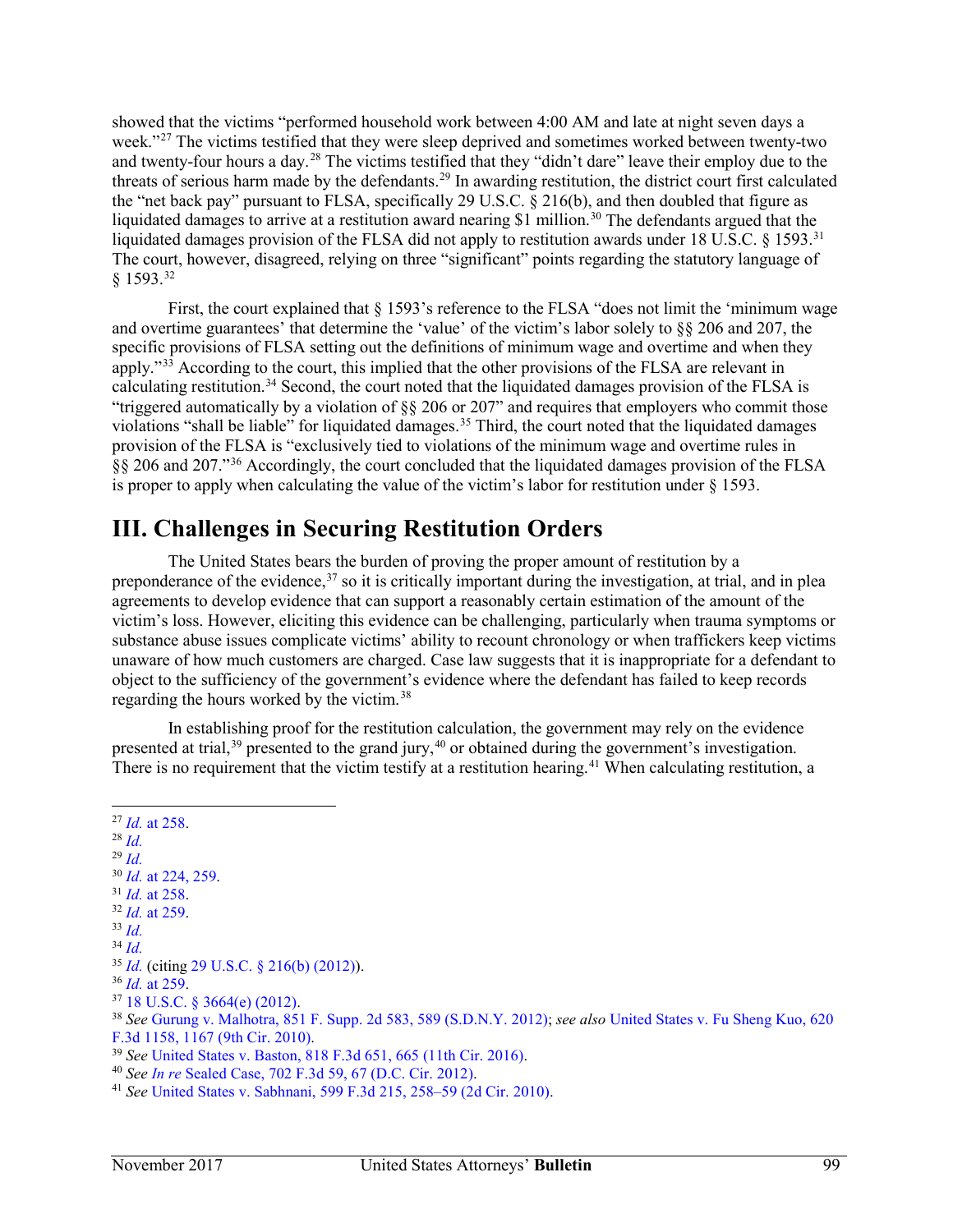court may rely on any evidence "bearing 'sufficient indicia of reliability to support its probable accuracy.'"[42](#page-6-0) "District courts have broad discretion in choosing the procedures to employ at a restitution hearing, 'so long as the defendant is given an adequate opportunity to present his position as to matters in dispute."<sup>43</sup>

Because the government is not required to present sworn testimony at a restitution hearing, and may rely on summary reports, law enforcement testimony, and other evidence that would be inadmissible at trial, prosecutors should aim to develop the necessary evidence for a restitution calculation from the earliest stages of the investigation. While much of the evidence relevant to calculating the value of the victim's labor or services likely will be obtained through the investigative process because such evidence relates closely to the trafficking crime itself, the restitution analysis can benefit from additional specifics on dates, hours, prices, and volume of customers served to aid in calculating the monetary value of the labor or services performed. The victim's account of dates and times can be corroborated by hotel receipts, travel reservations, text messages, or internet advertisements. Similarly, prices, average numbers of clients, and quotas can often be corroborated, at least circumstantially, by text messages between the trafficker and victim. The victim's statements as memorialized in law enforcement reports or grand jury transcripts, along with corroborating evidence, can form the basis for the restitution calculation and be attached to restitution motions and presented to the court at restitution hearings to meet the government's burden of proving the victim's losses. Because some courts are unfamiliar with the mandatory nature of the TVPA restitution provision and with methods of calculating the victim's losses under § 1593, filing a written restitution motion that cites relevant authorities and attaches relevant evidence can significantly enhance the likelihood of securing a restitution order that properly accounts for the full scope of the victim's losses.

A common defense in opposing restitution awards under § 1593 is that, because the victim's services were illegal (usually argued in sex trafficking cases regarding prostitution), it would be an affront to justice for the court to "reward" the victim for engaging in illegal conduct. Federal courts without exception have rejected this argument. It is simply not relevant that the defendant's unjust enrichment was derived from illegal means. In *United States v. Mammedov*, the court explained that such an argument lacks merit for two reasons: it ignores that the "defendant caused . . . [the] illegal conduct through force, fraud or coercion, or the inducement of a minor"; and restitution under the statute is mandatory, with no exception based on whether the services are legal or illegal.<sup>44</sup> "Thus, the express terms of 18 U.S.C. § 1593 require that the victims in this case, i.e., persons who engaged in commercial sex acts within the meaning of 18 U.S.C. § 1591, receive restitution, notwithstanding that their earnings came from illegal conduct."[45](#page-6-3) Similarly, in *Fu Sheng Kuo*, the court explained that "the Trafficking Act mandates restitution that includes a defendant's ill-gotten gains."[46](#page-6-4) And in *United States v. Cortes-Castro*, when the defendant argued that such a restitution calculation would reward the victim for her illegal activities, the court called that argument "preposterous" because the victims were "forced to prostitute."<sup>47</sup>

<span id="page-5-5"></span><span id="page-5-4"></span><span id="page-5-3"></span><span id="page-5-2"></span><span id="page-5-1"></span><span id="page-5-0"></span>In some cases, the loss calculations result in small restitution awards that seem inappropriately low compared to the serious trauma the victim endured and the substantial prison sentence resulting from the mandatory minimum and the sentencing guidelines. For example, in a sex trafficking case, if a defendant forced a woman to engage in prostitution with two clients prior to the victim's escape or recovery, and in each instance the defendant received \$100 from the prostitution proceeds, then the unjust enrichment calculation is only \$200 and the "opportunity loss" calculation based on the FLSA could be

<span id="page-5-9"></span><span id="page-5-8"></span><span id="page-5-7"></span><span id="page-5-6"></span> $\overline{a}$ <sup>42</sup> [United States v. Singletary, 649 F.3d 1212, 1217 n.21 \(11th Cir. 2011\)](https://1.next.westlaw.com/Document/I414ea123c7f211e08bbeb4ca0e5b8ed9/View/FullText.html?transitionType=UniqueDocItem&contextData=(sc.Default)&userEnteredCitation=649+f.3d+1212) (quoting United States v. Bernardine, 73

<span id="page-5-11"></span><span id="page-5-10"></span>[F.3d 1078, 1080–81 \(11th Cir. 1996\)\)](https://1.next.westlaw.com/Document/Iae792c7891e711d9bdd1cfdd544ca3a4/View/FullText.html?transitionType=UniqueDocItem&contextData=(sc.UserEnteredCitation)&userEnteredCitation=73+f.3d+1078); *see also Baston*[, 818 F.3d at 665](https://1.next.westlaw.com/Document/I5f81036ff20011e5b86bd602cb8781fa/View/FullText.html?transitionType=UniqueDocItem&contextData=(sc.UserEnteredCitation)&userEnteredCitation=818+f.3d+665#co_pp_sp_506_665) (quoting *Bernadine*[, 73 F.3d 1080–81\)](https://1.next.westlaw.com/Document/Iae792c7891e711d9bdd1cfdd544ca3a4/View/FullText.html?transitionType=UniqueDocItem&contextData=(sc.UserEnteredCitation)&userEnteredCitation=73+f3d+1080#co_pp_sp_506_1080).

<span id="page-5-12"></span><sup>43</sup> *Baston*[, 818 F.3d at 665](https://1.next.westlaw.com/Document/I5f81036ff20011e5b86bd602cb8781fa/View/FullText.html?transitionType=UniqueDocItem&contextData=(sc.UserEnteredCitation)&userEnteredCitation=818+f.3d+665#co_pp_sp_506_665) (quoting [United States v. Maurer, 226 F.3d 150, 151 \(2d Cir. 2000\)\)](https://1.next.westlaw.com/Document/Icbdb27ac798c11d9ac1ffa9f33b6c3b0/View/FullText.html?transitionType=UniqueDocItem&contextData=(sc.UserEnteredCitation)&userEnteredCitation=226+f.3d+150).

<span id="page-5-14"></span><span id="page-5-13"></span><sup>&</sup>lt;sup>45</sup> *Id.* [at 927.](https://1.next.westlaw.com/Document/If9a61034d72311ddb77d9846f86fae5c/View/FullText.html?transitionType=UniqueDocItem&contextData=(sc.UserEnteredCitation)&userEnteredCitation=304+f.+appx+922)<br><sup>46</sup> United States v. Fu Sheng Kuo, 620 F.3d 1158, 1164 [\(9th Cir. 2010\).](https://1.next.westlaw.com/Document/I8424caf8b43e11dfb5fdfcf739be147c/View/FullText.html?transitionType=UniqueDocItem&contextData=(sc.UserEnteredCitation)&userEnteredCitation=620+f.3d+1158)<br><sup>47</sup> [United States v. Cortes-Castro, 511 F. App'x 942, 947 \(11th Cir. 2013\).](https://1.next.westlaw.com/Document/Ic5d44c15873411e28a21ccb9036b2470/View/FullText.html?transitionType=UniqueDocItem&contextData=(sc.UserEnteredCitation)&userEnteredCitation=511+f.+appx+946#co_pp_sp_6538_946)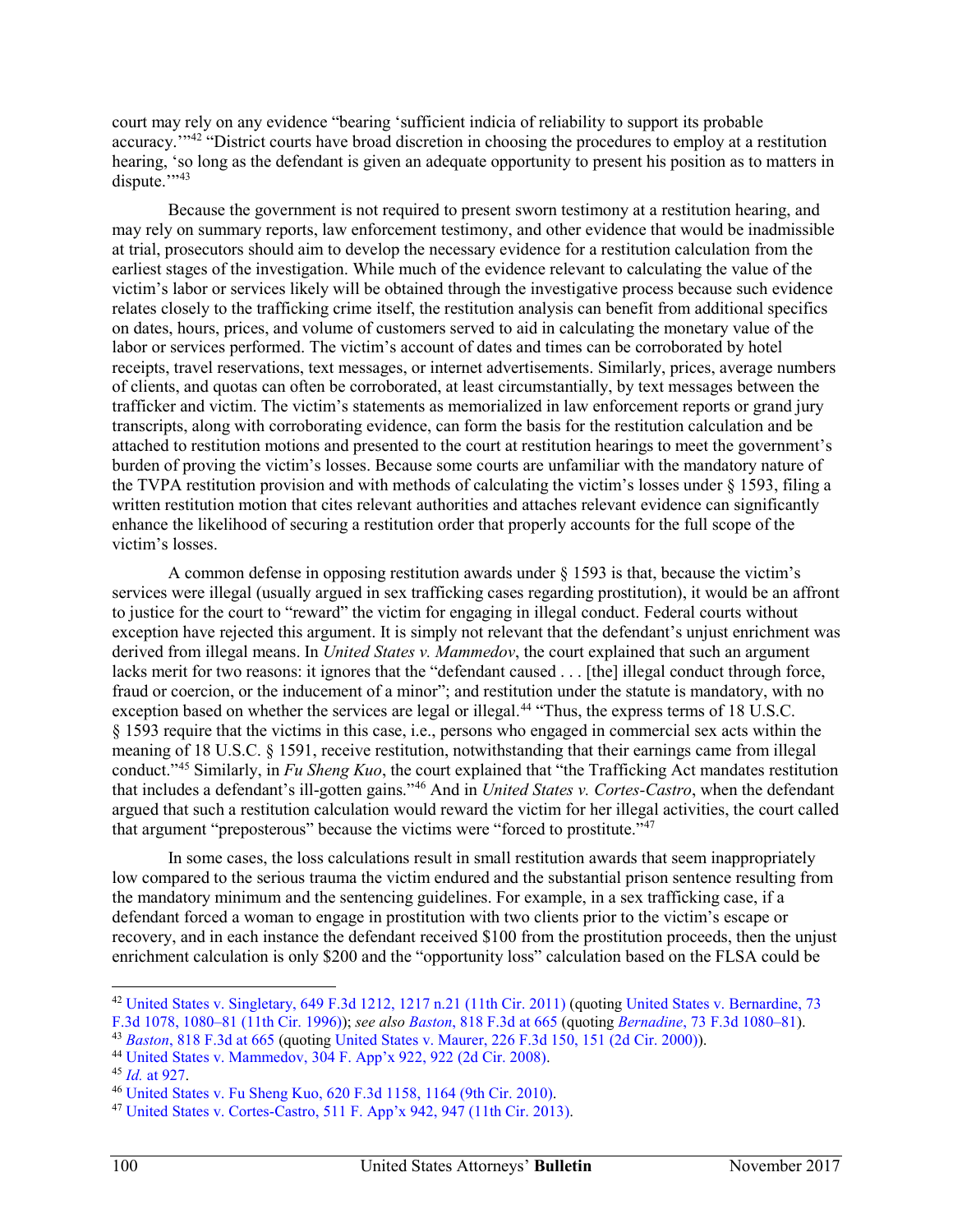even less. In contrast to the \$200, the defendant will face a fifteen-year mandatory minimum sentence, and the victim may suffer a lifetime of trauma for having been forced to engage in prostitution, regardless of the number of commercial sex encounters. In these instances, prosecutors may be concerned that the court will not be receptive to a motion to recover a small amount of restitution or that the small dollar amount may appear to trivialize the severity of the victimization. However, because restitution is mandatory, prosecutors must file the motion even if the dollar amount is extremely low. They should present arguments, as necessary, to establish that the amount is a statutory measure of the defendant's unjust enrichment or the victim's lost opportunity, and emphasize that the amount does not purport to make the victim whole for the degrading and dehumanizing experience of being compelled to prostitute. Finally, while the calculation of the value of the victim's services may produce a small dollar amount, when they are added to other losses listed in  $\S 2259(b)(3)$ , particularly future mental health care expenses, the final amount may be more proportionate to the defendant's sentence and may more accurately reflect the survivor's victimization.

Additionally, when a victim becomes uncommunicative after the conviction, it is still necessary to seek restitution, to the extent possible, based on the evidence in the record because the court is nevertheless mandated to order restitution. In such cases, it may be that the record does not contain enough information to calculate losses under § 2259(b)(3) or an "unjust enrichment" estimate, but in most cases there is enough evidence to at least put forth an "opportunity loss" estimate. While it may be difficult to deliver any recovered funds to a victim who has ceased contact with the government, the court is still required to order mandatory restitution, and the government must make reasonable efforts to contact the victim and provide the restitution recovered.

Finally, because the restitution order is mandatory, a defendant's inability to pay is irrelevant. The defendant's ability to pay, however, is relevant to the court's duty to order a payment schedule. In *Mammedov*, the district court did not provide a payment schedule for the mandatory restitution it ordered against the defendant. The Second Circuit understood this lack of a payment schedule to mean the district court implicitly ordered the restitution to be paid immediately, although the record established that the defendant was unable to pay.[48](#page-7-0) The Second Circuit found that requiring the defendant to immediately pay restitution when nothing in the record suggested the defendant had the ability to do so was an abuse of discretion.[49](#page-7-1) The court vacated the restitution order and remanded the case to the district court for a new hearing.<sup>[50](#page-7-2)</sup>

#### **IV. Discretionary Restitution for Non-trafficking Offenses Such as 18 U.S.C. § 2421**

Often, trafficking charges under Chapter 77, such as those involving  $\S$  1589 (forced labor) and § 1591 (sex trafficking), are brought alongside other charges that fall outside of Chapter 77. For instance, the Mann Act charges involving interstate transportation for purposes of prostitution under 18 U.S.C. § 2421 frequently accompany sex trafficking charges under § 1591.<sup>[51](#page-7-3)</sup> And sometimes, either as the result of plea negotiations or acquittal, the defendant is not convicted of the Chapter 77 offense. Restitution in those instances cannot (unless specifically set forth in the plea agreement) be calculated in accordance with § 1593.

<span id="page-6-0"></span><sup>48</sup> *Mammedov*[, 304 F. App'x at 927](https://1.next.westlaw.com/Document/If9a61034d72311ddb77d9846f86fae5c/View/FullText.html?transitionType=UniqueDocItem&contextData=(sc.UserEnteredCitation)&userEnteredCitation=304+f+appx+927#co_pp_sp_6538_927) (citin[g 18 U.S.C. § 3572\(d\)\(1\) \(2012\)\)](https://1.next.westlaw.com/Document/NFB2E32C0B36411D8983DF34406B5929B/View/FullText.html?transitionType=UniqueDocItem&contextData=(sc.UserEnteredCitation)&userEnteredCitation=18+usc+3572) ("A person sentenced to pay . . . restitution[] shall make such payment immediately, unless, in the interest of justice, the court provides for payment on a date certain or in installments.").

<span id="page-6-2"></span><span id="page-6-1"></span><sup>&</sup>lt;sup>49</sup> *Id.* [at 928](https://1.next.westlaw.com/Document/If9a61034d72311ddb77d9846f86fae5c/View/FullText.html?transitionType=UniqueDocItem&contextData=(sc.UserEnteredCitation)&userEnteredCitation=304+f+appx+927#co_pp_sp_6538_927) (citing [United States v. Mortimer, 52 F.3d 429, 436 \(2d Cir. 1995\)\)](https://1.next.westlaw.com/Document/I8107efd0918111d993e6d35cc61aab4a/View/FullText.html?transitionType=UniqueDocItem&contextData=(sc.UserEnteredCitation)&userEnteredCitation=52+f.+3d+429).<br><sup>50</sup> *Id* 

<span id="page-6-5"></span><span id="page-6-4"></span><span id="page-6-3"></span><sup>50</sup> *Id.*51 [Mann Act, 18 U.S.C. §2421 \(Supp. III 2015\).](https://1.next.westlaw.com/Document/NC2EB1B200EB711E58E74913866AAF871/View/FullText.html?transitionType=UniqueDocItem&contextData=(sc.UserEnteredCitation)&userEnteredCitation=18+usc+2421)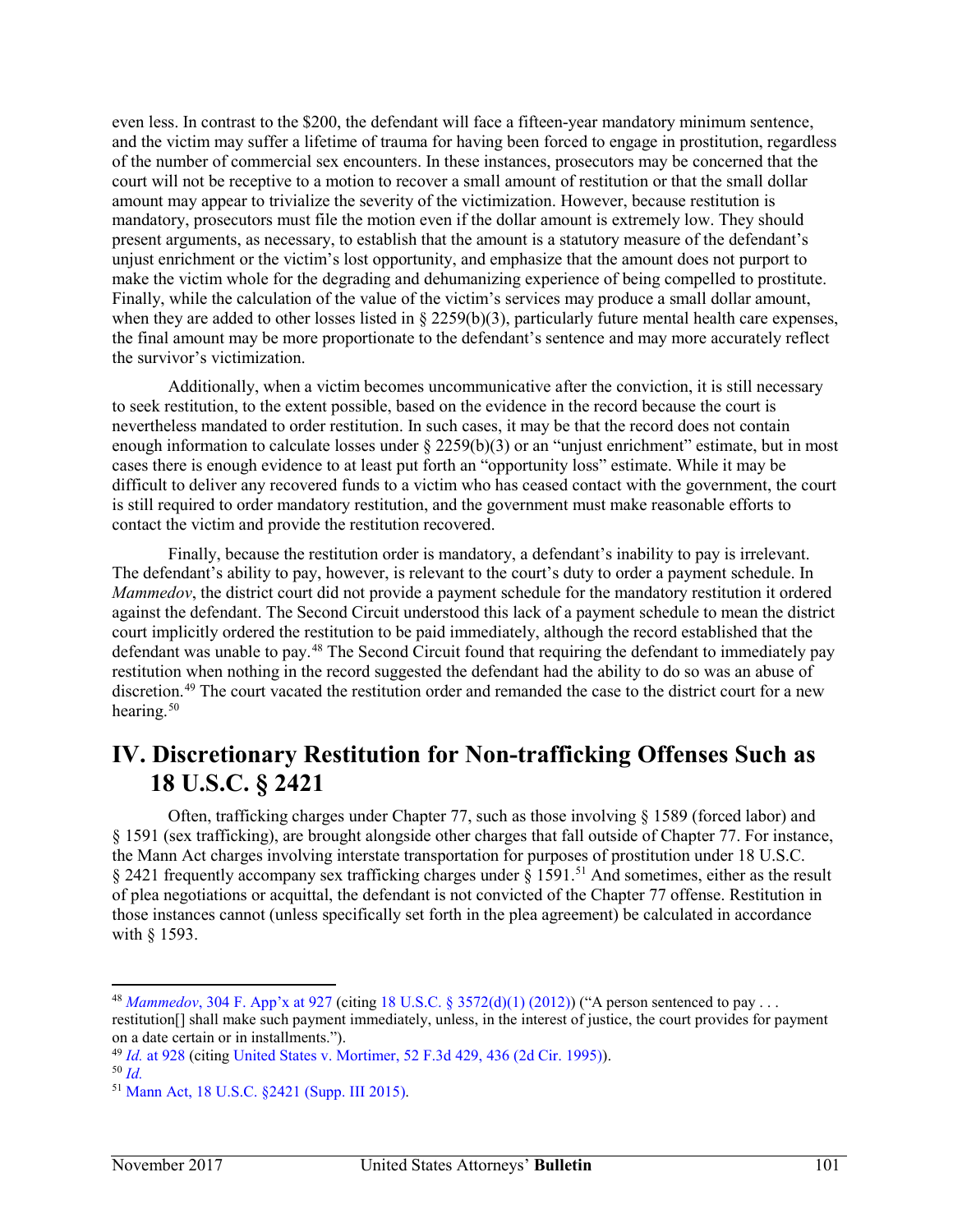Restitution for a conviction under 18 U.S.C. § 2421, for example, is governed by 18 U.S.C. § 3663.[52](#page-8-0) Unlike § 1593, restitution is not mandatory under this provision.[53](#page-8-1) Moreover, when calculating "the amount of loss sustained by the victim," the unjust enrichment calculation does not apply.

In *Fu Sheng Kuo*, the defendants fraudulently induced women from China to come to the United States in order to engage in prostitution.<sup>[54](#page-8-2)</sup> The defendants falsely told the women that they would be employed as cashiers and that the defendants would handle all of the logistics for the travel and legal immigration.<sup>[55](#page-8-3)</sup> When the women arrived in the American Samoa, they were taken to a three-story building that housed a brothel.<sup>56</sup> The building was locked at all times, and wire and plywood covered the windows and balcony areas to prevent the women from leaving.<sup>[57](#page-8-5)</sup> The defendants entered into guilty pleas for violating 18 U.S.C. § 241, conspiracy to violate civil rights.[58](#page-8-6) Following sentencing, the district court ordered the defendants to pay restitution. The court, however, calculated restitution using the "unjust enrichment" calculation under § 1[59](#page-8-7)3.<sup>59</sup> The Ninth Circuit reversed, explaining that the defendants were not convicted of a crime under Chapter 77 but, rather, were convicted under § 241. It therefore held that, because the defendants were not convicted of a Chapter 77 crime, "the restitution provisions of the Trafficking Act simply do not apply. Instead, the restitution provisions of § 3663 apply. And the calculation methods under  $\S 3663$  do not include a defendant's ill-gotten gains."<sup>[60](#page-8-8)</sup>

The government argued that, "[a]lthough Section 1593 does not mandate restitution for violations of 18 U.S.C. [§] 241," because the facts were similar to trafficking offenses (i.e., forced prostitution), "it was reasonable  $\dots$  to look to Section 1593 for guidance" on formulating a fair restitution order.<sup>61</sup> The court disagreed and explained that restitution under § 3663 is limited to the "victim's actual losses."[62](#page-8-10) The court concluded that the government "may seek only the penalties authorized by law for violations of that crime."[63](#page-8-11) While the court ruled that the "unjust enrichment" calculation was erroneous, the court implied that it would be appropriate to apply the "opportunity loss" calculation as a means to determine "lost wages for legitimate employment" of adult victims transported interstate for purposes of prostitution in violation of  $\S$  2421.<sup>[64](#page-8-12)</sup>

## **V. Restitution as Part of the Plea Agreement**

As noted above, when entering into a plea agreement, it is certainly acceptable for the government and a defendant to agree to a stipulated amount of restitution or to agree that restitution will be calculated in accordance with § 1593, even in cases where the defendant is not pleading guilty to a Chapter 77 trafficking offense. An agreement to apply § 1593 is beneficial to the victim, both because loss calculations can be broader under § 1593's "unjust enrichment" measure than under § 3663 and because restitution awarded pursuant to § 1593 is not a taxable award under IRS Notice 2012-12.[65](#page-8-13) As *Fu*

- 
- 
- 
- 
- <span id="page-7-0"></span>
- 
- 
- 
- <span id="page-7-3"></span><span id="page-7-2"></span>

 $\overline{a}$ 

<sup>&</sup>lt;sup>52</sup> [18 U.S.C. §3663 \(2012\).](https://1.next.westlaw.com/Document/N9BA32B708E7611DD9DFDB78A904C7A6D/View/FullText.html?transitionType=UniqueDocItem&contextData=(sc.UserEnteredCitation)&userEnteredCitation=18+usc+3663)<br><sup>53</sup>*See id.*<br><sup>54</sup> United States v. Fu Sheng Kuo, 620 F.3d 1158, 1160 [\(9th Cir. 2010\).](https://1.next.westlaw.com/Document/I8424caf8b43e11dfb5fdfcf739be147c/View/FullText.html?transitionType=UniqueDocItem&contextData=(sc.UserEnteredCitation)&userEnteredCitation=620+f.3d+1158)<br><sup>55</sup> *Id.*<br><sup>57</sup> *Id.*<br><sup>57</sup> *Id.*<br><sup>87</sup> *Id.* at 1161.<br><sup>99</sup> *Id.* at 1164.<br><sup>60</sup> *Id.* at 1164-65.<br><sup>61</sup> *Id.* 

<span id="page-7-1"></span><sup>63</sup>*Id.*<br>64 *Id.* at 1165–66.<br>65 [I.R.S. Notice 2012-12, 2012-6 I.R.B. 365 \(Feb. 6, 2012\).](https://1.next.westlaw.com/Document/Ib0594823436311e1aa95d4e04082c730/View/FullText.html?transitionType=UniqueDocItem&contextData=(sc.Search)&userEnteredCitation=IRS+Notice+2012-12#co_pp_sp_4502_2012-12)